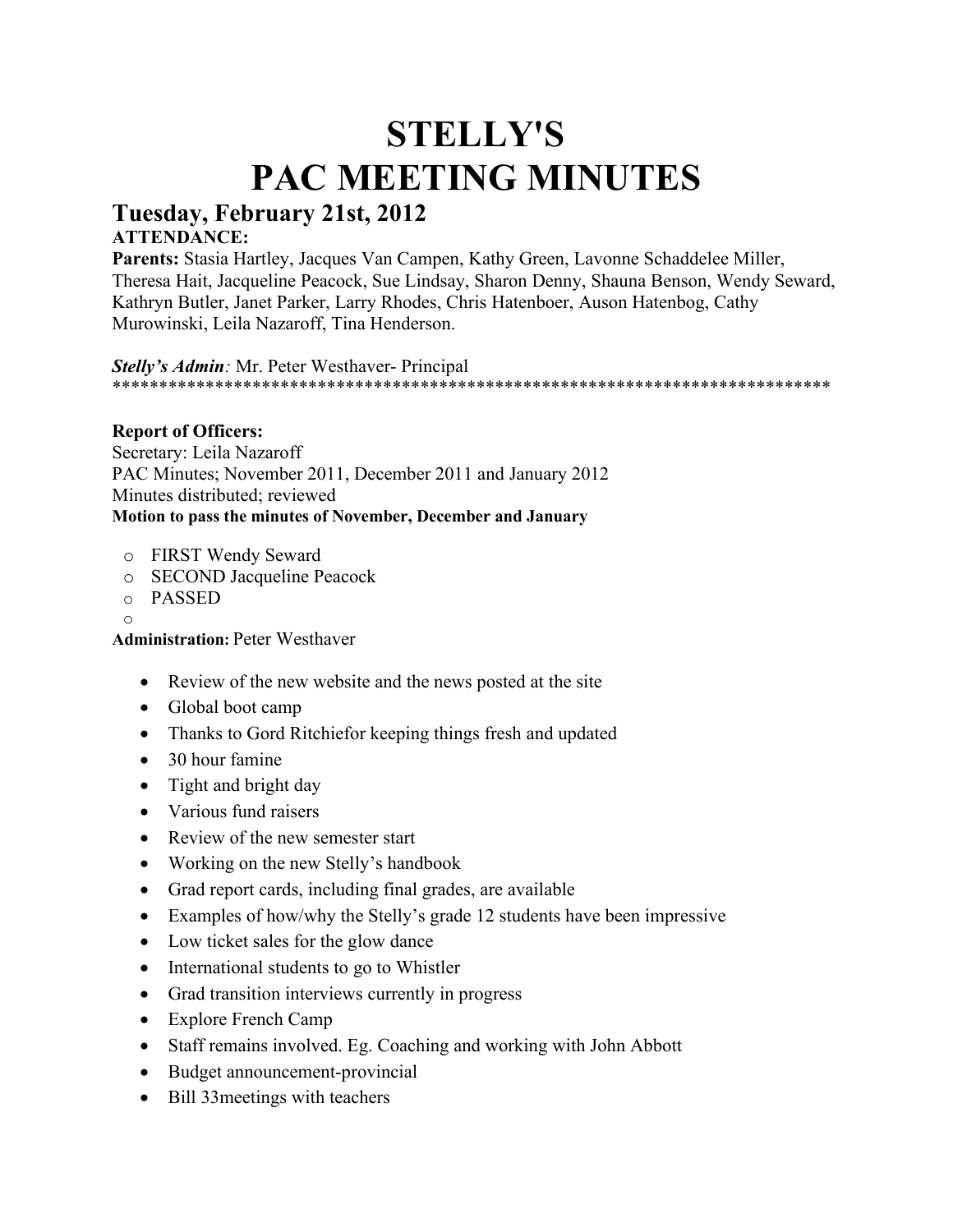- Planning for next year has started
- Grade 9-concidering changes to the year long semester
- French Immersion intensive semester will continue
- Renovations to the M.P room
- News letter is out on the web site

#### **Questions;**

- 1. **When will the grade 10 provincial exam results be available and how can those results be found?** All students were assigned a p.e.n number that they can use to access their marks at http://www.bced.gov.bc.ca/exams/ (p.e.n numbers are available at the office)
- **2. Where is the class bell schedule on the new website?** At the bottom of the home page.
- **3. What kind of report card can be expected in June?** Some grades are still in hardcopy form and need to be input to electronic form but all grades will be available to print by June.

#### **SPC / School Planning Council Rep;** Sharon Denny

- No new news to report
- Please stay in touch with teachers
- SPC meets with Peter Westhaver and a few students to engage in planning
- These meetings are valuable and happen 3 times per year

**COPACS Rep;** Jacqueline Peacock and Lavonne Bennett are sharing the position.

- COPACS role explained
- Encouraged parents to contact teachers
- As of April  $2<sup>nd</sup>$ , recess will be moved to the end of the day
- Questions regarding job action can be directed to
- Budget process has started again
- COPACS AGM in April
- All three Stelly's COPACS reps are graduating this year
- Parents are encouraged to consider becoming a Rep for next year
- Information and meetings are very interesting and enlightening
- Meetings are the first Thursday of each month at 7pm
- Please go to the web site to sign up for email updates<http://copacs.sd63.bc.ca/>

**CPF Rep;** Heather Van Campen- Jacques Van Campen standing in for Heather tonight)

- Review of the CPF report
- French culture enrichment
- Bonjour/Bon Huit –very touching event involving K students and grade 11/12 students
- Concour-french public speaking
- Kindergarten and Grade 12 exchange
- CPF Rep position is needed for next year
- <http://www.cpf.bc.ca/>
- <http://www.cpf.bc.ca/site3/>